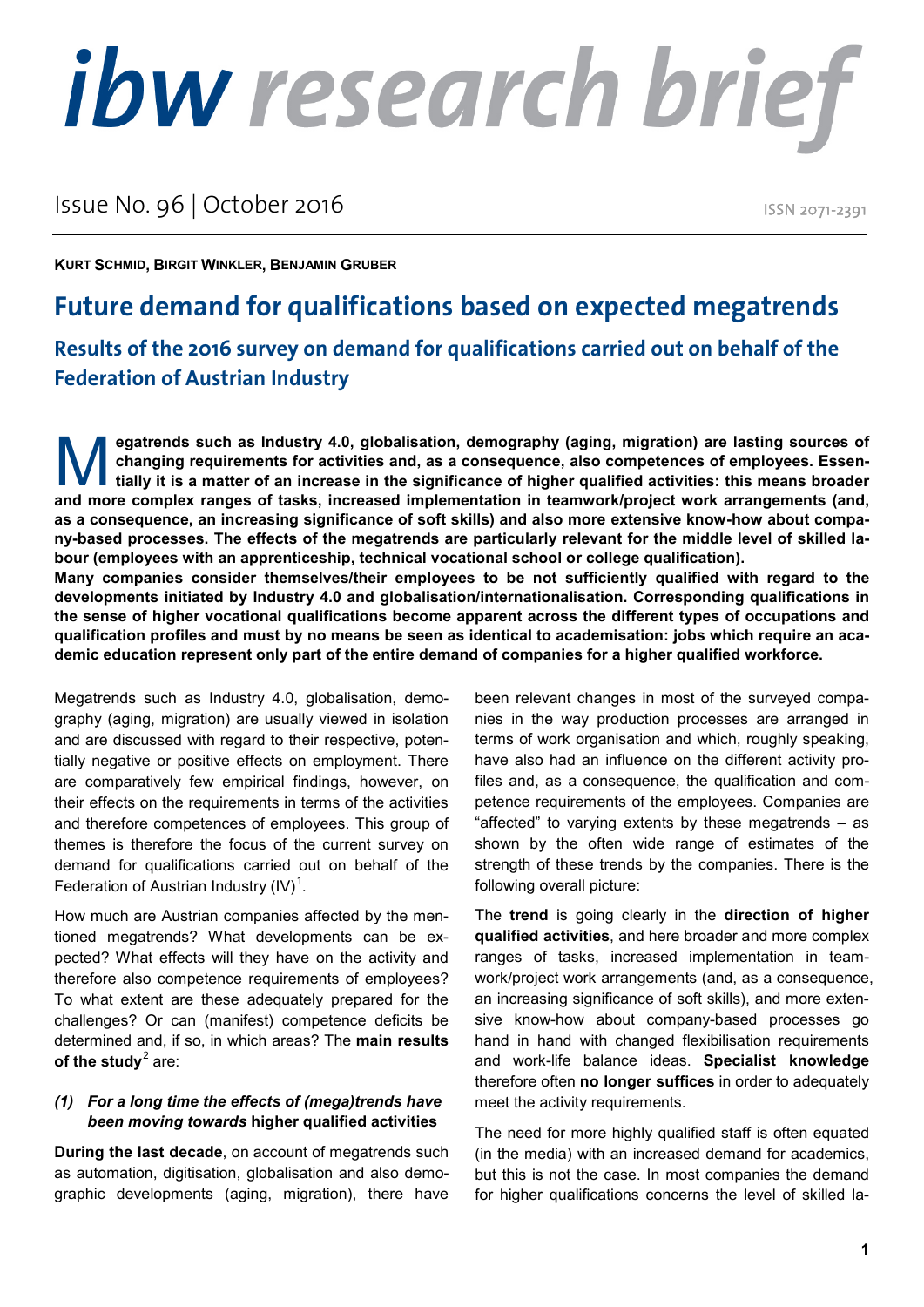bour (employees with an apprenticeship, technical vocational school or college qualification). The quantitative **demand for more highly qualified staff is therefore more differentiated**, both in terms of the qualification requirements and also the specified contents, than is suggested by stereotypes of academisation as being the sole requirement. This means that in the last decade **the most extensive changes** have been in **companies of the "medium qualified" cluster**<sup>[3](#page-3-2)</sup>: the complexity of activities, soft skills and broadness of professional requirement profiles have changed the most. This was not achieved by recruiting higher education graduates but mainly with higher vocational qualifications in secondchance education and by extending flexible recruitment arrangements (and also by reducing simple manual employment areas). The trend towards higher qualifications which can be observed is therefore the result of the combination of increased recruitment of formally highly qualified people, of subject-specific higher qualification, of additive skills/competences (going beyond specialist professional knowledge) and also the decline in the number of low-qualified employees.

It is remarkable that there is no difference between the three qualification clusters identified in the study with regard to the basic megatrend towards increased qualification requirements for employees and the intensification of knowledge for the occupations/tasks. But they do clearly differentiate in the way this trend was taken into account, i.e. in which forms and specific arrangements it materialised:



Diagram 1: Changed activity and competence requirements: trends observable to date, by qualification clusters

Source: 2016 ibw-IV survey on demand for qualifications

#### *(2) The significance of (mega)trends which take effect at the same time will increase in the future – digitisation / Industry 4.0 is a key driver of change here*

Most companies assume that the mentioned **megatrends will, in the future, be even more relevant than they have been so far**.

The focus of **future productivity/efficiency increases**  (cf. Diagram 2) at many companies is on digitisation along the entire value chain/supply chain, usually referred to as **Industry [4](#page-3-3).0**<sup>4</sup>. Often the areas which are upstream and downstream from the actual companybased production process have been called order processing and sales here. It is notable that the machine networking which primarily concerns the "in-house" company production process and also the digitisation of shopfloor management were not ranked among the top priorities. At the same time, the **qualification of staff** and therefore human resource development are also promoted. The third field of action of future productivity/ efficiency increases is an increased/intensified **internationalisation**/**globalisation** of sales and also production (locations).





Source: 2016 ibw-IV survey on demand for qualifications

This basic pattern of prioritisation with regard to targeted productivity and efficiency increases can be seen in all three qualification clusters. The **"medium qualified" cluster, in which digitisation/Industry 4.0 will apparently be promoted more strongly in the future** than in the other qualification clusters, is notable, however. Corresponding qualification of employees is apparently often *conditio sine qua non*: 60% of companies in this cluster count on HRM/human resource development/ qualification of employees compared with 36-39% in the other two qualification clusters. **Internationalisation is rele-**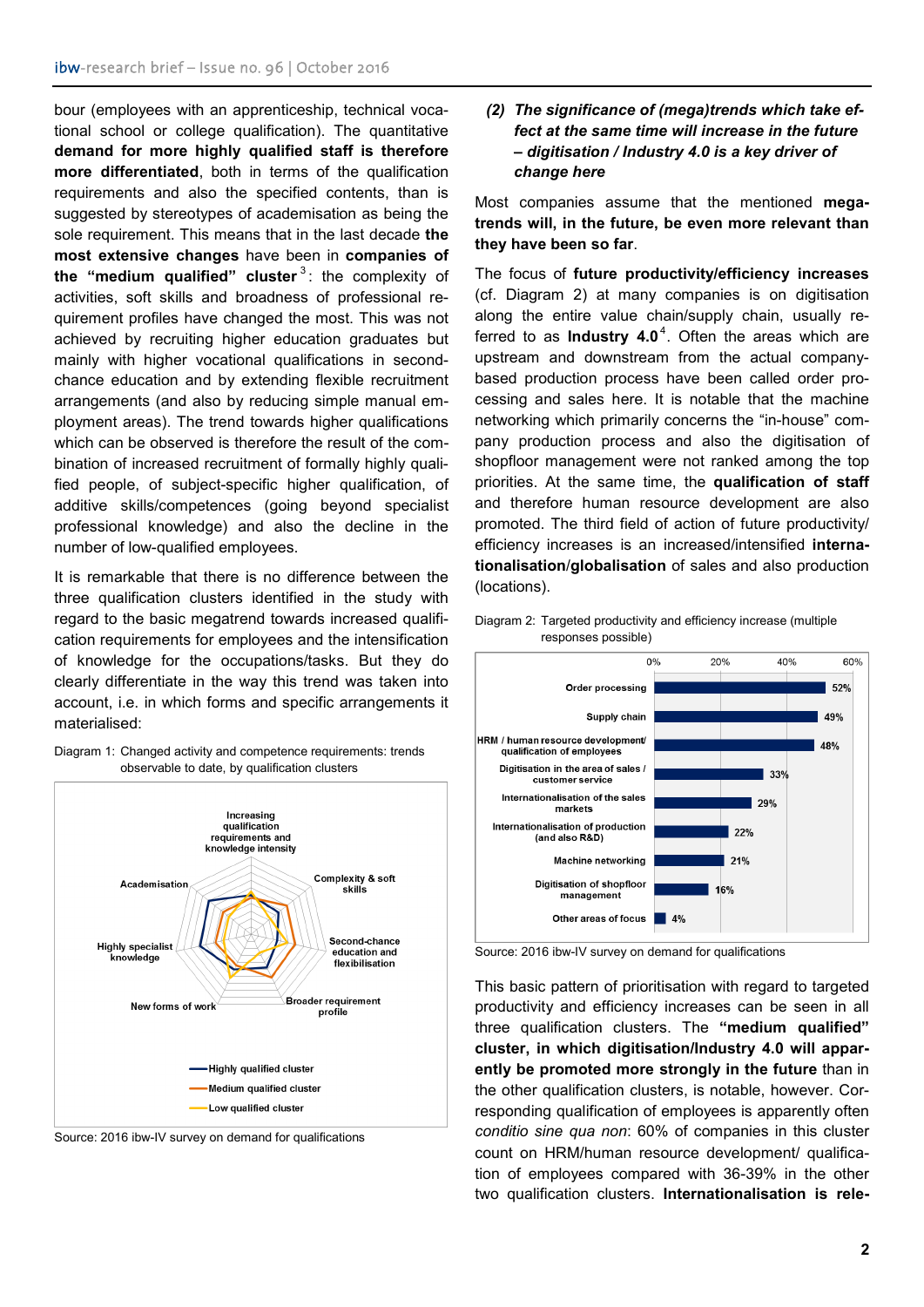**vant for all three clusters**, but companies of the **"low qualified" cluster** strive the most for increases in potential in this field.

#### *(3) Industry 4.0 and effects on employment*

One key question in connection with digitisation is whether Industry 4.0 will lead to negative or positive **effects on employment** in the long term. Contrary to the first studies, which "predicted" dramatic changes (e.g. that 47% of the US workforce is "endangered" by automation [5](#page-3-4) ), current analyses assume that **automation usually does not affect entire occupations but only individual activities**. In addition, there are also **no drect/simple causalities between the level of qualification and the potential/risk of automation**. If these findings are accurate, there is a significant implication for education and qualification: it suggests that there can be **adaptation to technological change via re-qualification/continuing education and training**, and that this adaptation is necessary in all qualification segments/ levels.

#### *(4) Megatrends lead to increased competence requirements for employees*

Based on this study/survey it can be deduced that the **vast majority of employees – irrespective of the qualification level of their occupational area and the department at the company** in which they work – **will be affected by changed competence requirements** from the perspective and in the assessment of the companies. Diagram 3 presents the survey results.

At a meta level these can be summarised into **five areas of competence**[6](#page-3-5) : *"methodological competence"* (system knowledge, technology and IT, e-skills, subject-specific knowledge, mastery of complex work contents), *"cooperation competence"* (combination of specialist knowledge and commercial competence, innovative capacity and willingness to take on responsibility, willingness to learn), *"social competence"* (teamwork, communication, leadership skills, stress resistance, resilience), *foreign languages and intercultural action competence* and also willingness to go on *stays abroad* and knowledge of foreign markets/customers.

There are no clear connections between changed competence requirements and the qualification level of the occupational area/the company department. But often **the requirements in terms of the competences of the employees increase with the qualification level of the companies**. Companies of the "highly qualified" cluster therefore tend to have higher requirements for their employees than companies of the "medium qualified" cluster. These in turn have higher requirements than companies

in the "low qualified" cluster. **Two exceptions** to this "rule" are notable: with the requirements in terms of social competences the situation is reversed: here it is the companies in the "low qualified" cluster which assume a stronger increase in the significance of the social competences of their employees than those in the other two clusters (in the "medium qualified" cluster a similar level of requirement can be observed). The second exception concerns cooperation competence, which is more demanded in particular by companies in the "medium qualified" cluster.

Diagram 3: Significance of the megatrends for the future requirements placed on employees (in percent)



Source: 2016 ibw-IV survey on demand for qualifications

#### *(5) Many employees are not sufficiently qualified for the challenges of digitisation/Industry 4.0 and globalisation*

The increasing competence requirements for the employees on account of the changed activity profiles caused by the megatrends must also be evaluated against the background of **current competence deficits**. Together they mean increasing qualification requirements (both for employees and also in companies).

In addition to specialist knowledge and typical competence requirements for the particular occupation such as command of English, e-skills, etc. (i.e. hard skills), these